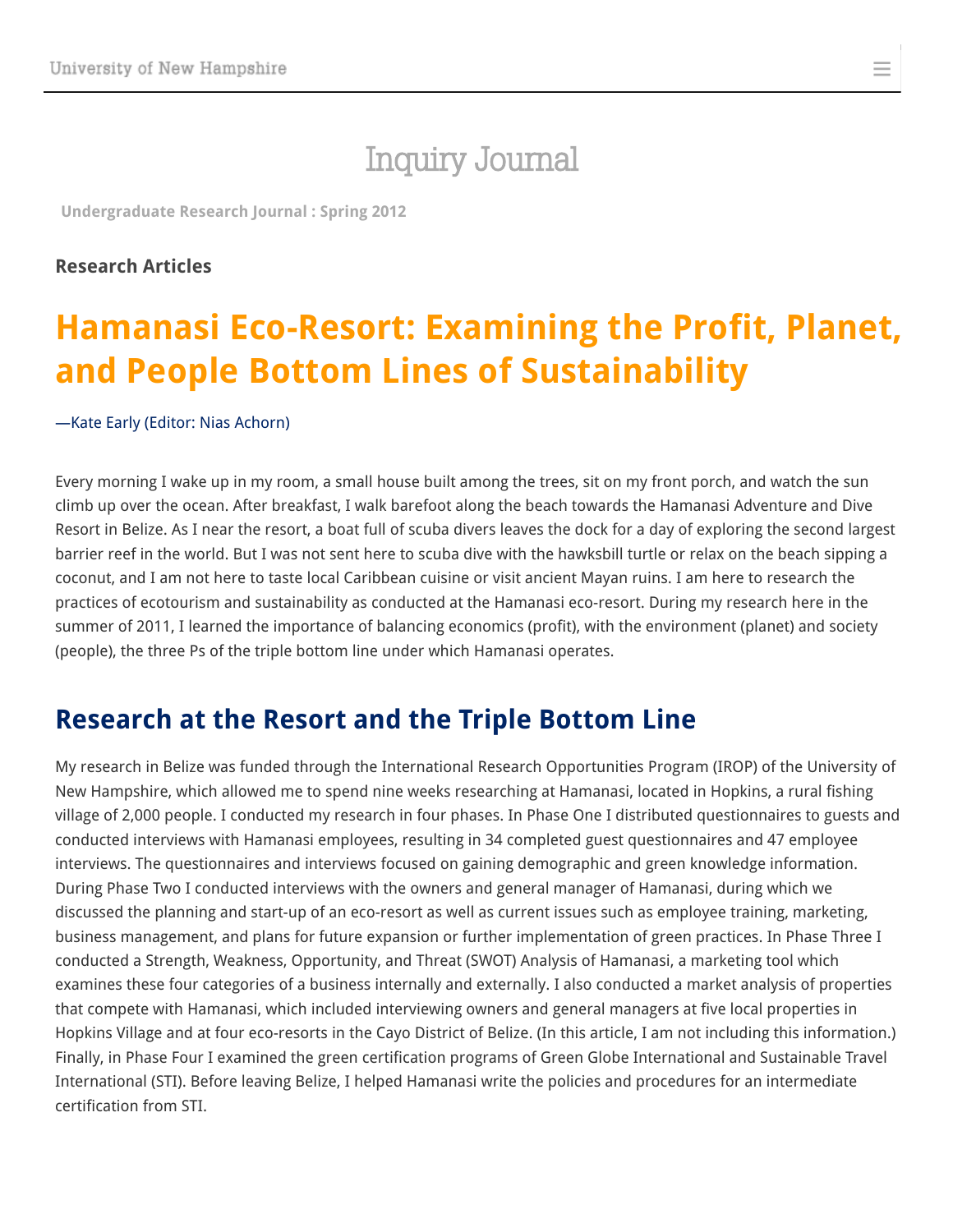

Hopkins Beach looking towards Hamanasi's dock.

Belize is an English-speaking country, which immensely facilitated my research. An old British colony, Belize only gained independence in 1981. Belize itself is a small Central American country bordering Mexico, Guatemala, and the Caribbean Sea. Approximately the same size as Massachusetts, the region is tropical, hot, and humid. A veritable melting pot, there is no average Belizean face; the ethnic backgrounds consist of Mestizo, Creole, Maya, Garifuna and more (Central Intelligence Agency, 2011). Hopkins Village is located on the east coast, nestled between the Maya Mountains and the reefs of the Caribbean Sea.

Discovering the charming fishing village of Hopkins in 1995, Dave and Dana Krauskopf are now the proud founding owners of the Hamanasi Adventure and Dive Resort. They found the location an idyllic place to start an eco-resort and, after four years of extensive planning, saving, and construction, the dream of owning a resort came to fruition with the opening of Hamanasi in 2000. And so, with no previous hotel experience, the husband and wife team became the owners of an eco-resort.

From the beginning, their plan was to manage an eco-resort, one that followed sustainable practices. The basic concept of sustainability is "development that meets the needs of the present without compromising the ability of future generations to meet



The author with owners Dave (left) and Dana (right) Krauskopf of Hamanasi.

their own needs." This definition is provided by *Our Common Future*, also known as the Brundtland Report, a report commissioned by the United Nations' World Commission on Environment and Development (WCED) examining the state of world sustainability in 1987 (World Commission on Environment and Development). There are three components of sustainability by which a business examines its impact: economic accountability, environmental accountability, and social accountability. These three components of responsible accounting are called "the triple bottom line." The triple bottom line is a phrase coined in 1994 by John Elkington, the founder of SustainAbility, a strategy consultancy working to transform sustainability in the business world (The Economist, 2009). Most companies only measure their success from the bottom line of profit. Hamanasi strives to be environmentally and socially responsible in addition to being economically successful. The owners accomplish this by examining and acting upon the effects of all three components of the triple bottom line on the long-term performance of the resort. These areas are often referred to as the three Ps: profit, planet, and people. My research showed me how Hamanasi addresses and balances the applications of the three Ps in all areas of operation.

#### **Profit – Finding a Balance**

The first, and many argue the most important, part of the triple bottom line is generating profit. Hamanasi successfully met the challenge of becoming a profitable business by growing organically as the owners adjusted to a life of hotel management. The original business plan called for 30 rooms; however, due to financial constraints, the resort opened with just twelve. Looking back, the Krauskopfs believe this was a boon which allowed them to grow into the business. Starting small and growing incrementally into 23 rooms, they reduced the chance of bankrupting the business before profits could be realized.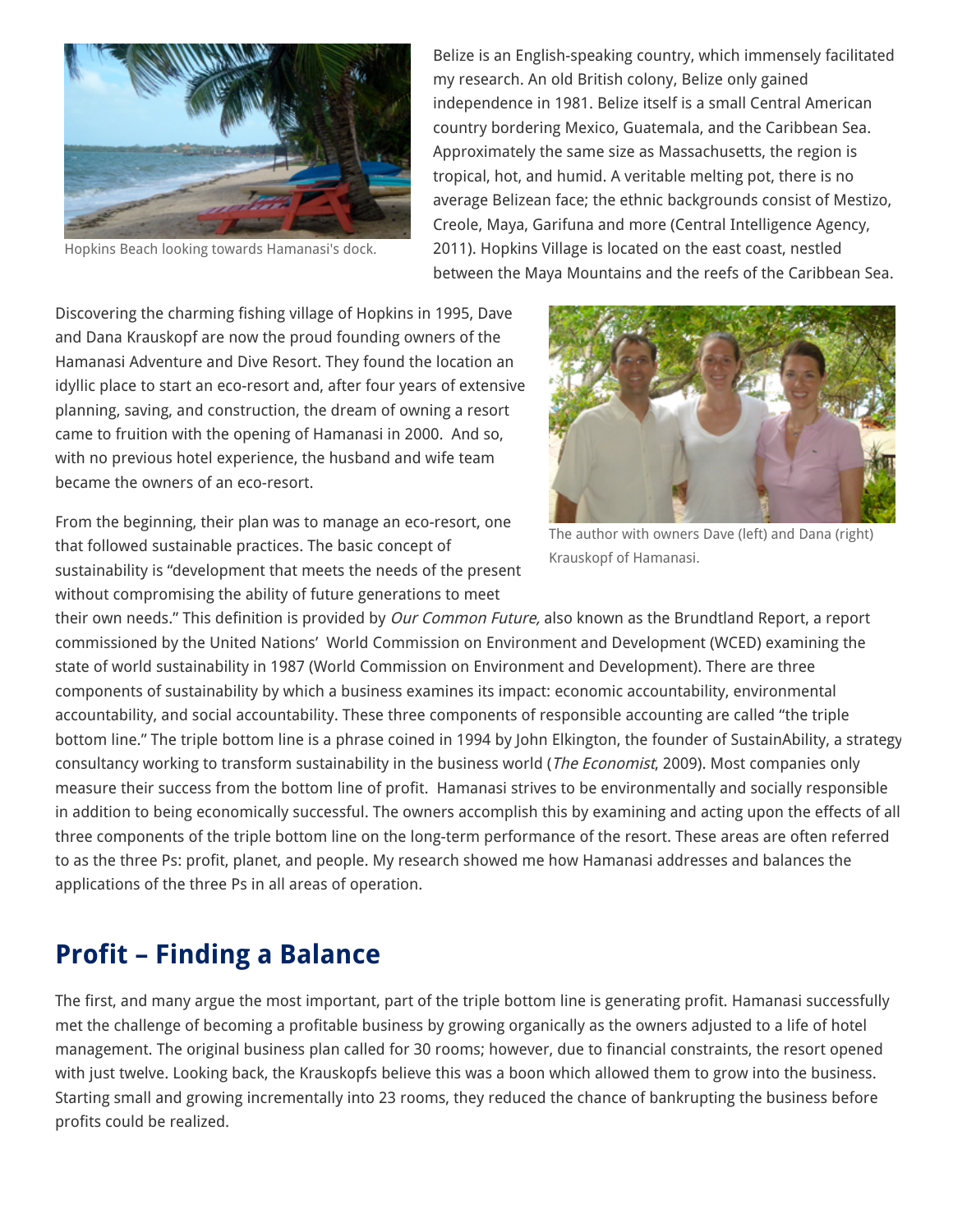As the business grows, Hamanasi remains focused on the economic side of running a successful resort. To continue to attract guests, the resort offers comfortable, spacious accommodations and grounds, gourmet meals, sea and land based tours and services for weddings and honeymoon retreats. The decision to pursue profitability before green practices most likely saved the resort, allowing them to continue operations and make numerous positive environmental and social impacts at a later time.

After ensuring profitability, the owners were able to pursue green practices to a greater degree. From the beginning, the owners felt it was important to build a resort that fit the standards of eco-tourism practices. Eco-tourism has guidelines for operation in conjunction with the environment, economy, and local people. These guidelines, as provided by The International Ecotourism Society in 2011, are:

- 1. Minimize impact;
- 2. Build with environmental and cultural awareness and respect;
- 3. Provide positive experiences for both visitors and hosts;
- 4. Provide direct financial benefits for conservation;
- 5. Provide financial benefits and empowerment for local people;
- 6. Raise sensitivity to host countries' political, environmental, and social climate.

Hamanasi took these principles into account while building the resort, implementing an environmental management policy, and developing ways to positively impact the community. By following these principles, Hamanasi has become profitable, since many sustainable practices actually help save money. These principles also allow the resort to benefit the planet and people of Belize.

#### **Planet – The Environmental Side of Sustainability**

The Krauskopfs decided from the beginning to follow the eco-tourism guidelines while building their eco-resort. Hiring a local Mennonite builder who followed Caribbean architecture styles, the owners strove to reflect green design in all facets of the property. The guest "tree houses" are an example of this philosophy. Built among the trees, these houses benefit from added privacy and shade, which reduces the need for fans or air conditioning. The decision to keep the trees is also critical to minimizing soil erosion, maintaining soil nourishment, and providing a home to birds, bats, lizards, and orchids who live on property. Inside the tree houses, the rooms are decorated with local wall hangings and hand-carved figurines, and have natural wood floors. Large, louvered windows allow natural light to filter in, reducing the need for artificial lighting.

Once the resort was sustainably built, developing and implementing a resource management policy was the next step. Hamanasi's resource management policy concentrates on water, waste, and energy management while also focusing on reduce, reuse, recycle principles. Parts of this policy were developed along the lines of the Sustainable Tourism Education Plan (STEP), a green certification program developed by Sustainable Travel International (STI). While the resort's policy is based on a strong model, there are still areas for improvement as outlined in my SWOT analysis. Examining the internal resource management procedures, I found many strengths and a few weaknesses.

#### **Resource Management**

Water management at Hamanasi is generally not an issue, according to the Krauskopfs, since Hopkins Village receives 130 inches of rain yearly and has only a three-month dry season. The property reduces water usage by planting mainly native plants, fixing leaks immediately, and installing on-demand water heaters and eco-smart toilets, which use half the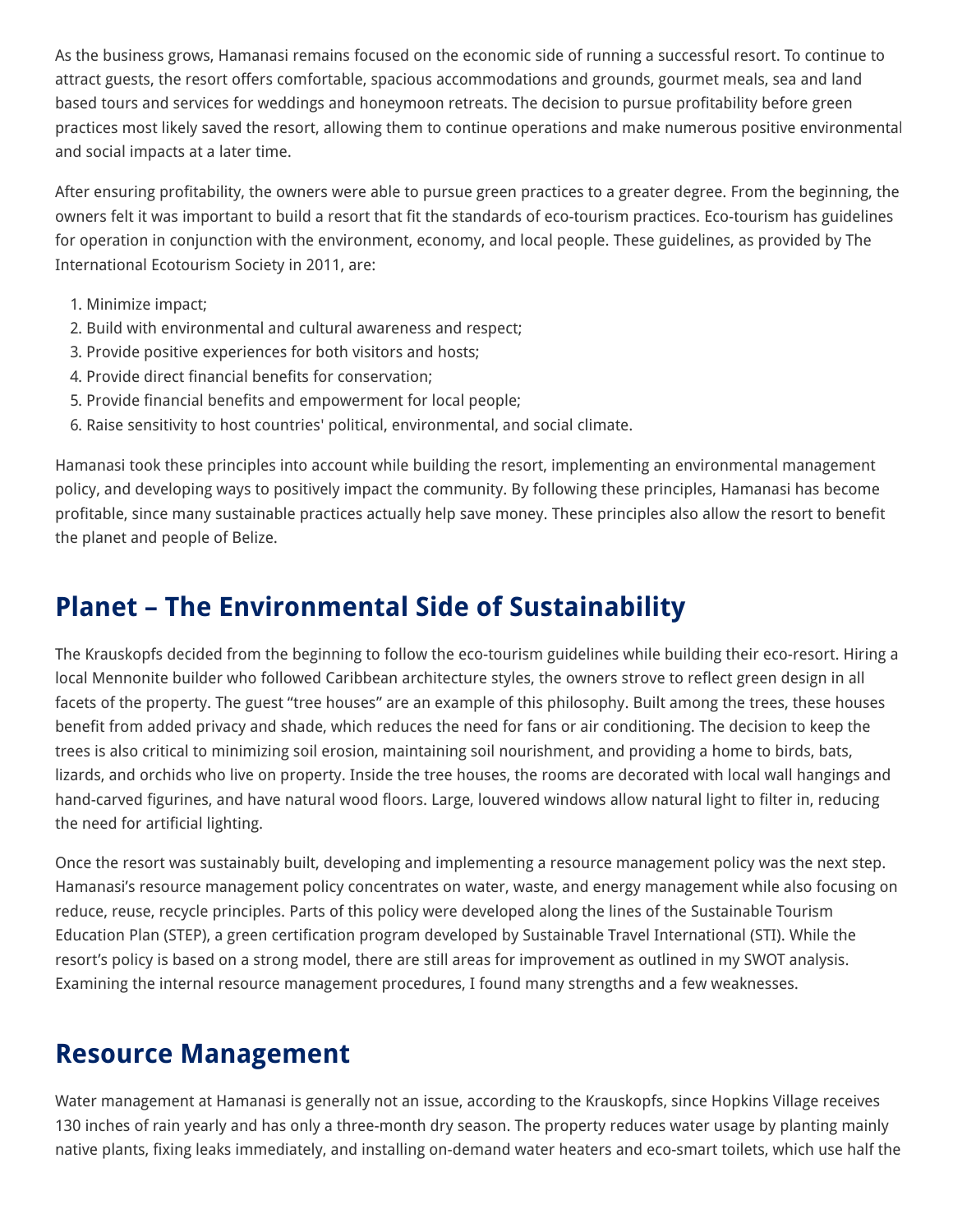normal amount of water. Examining the strengths and weaknesses, a method I suggest to further improve water management is the installation of water meters, which would help the resort measure water usage each month. Measuring water consumption is an important tool for settings goals to reduce usage and to monitor changes of improvement or decline. Grey water units are another water conservation tool the resort could implement. These units utilize used water or rain water to flush toilets or water gardens.

Waste management is a challenge at Hamanasi due to the poor infrastructure of Belize. Local dumps burn garbage, releasing carbon dioxide into the air, and the nearest recycling facility is over 100 kilometers away – almost a three hour drive! Hamanasi meets this challenge by storing all garbage and recycling on property and trucking it up to Belize City once a month. A workshop located in the service village allows Hamanasi to reuse and repair many items, including windows, furniture, and service vehicles. The recycling of food scraps and reduction of packaging materials is also a key towards reducing waste. To better monitor and reduce waste produced at Hamanasi, I suggest measuring the amount of waste (trash and recyclables) leaving the property. Similar to water management methods, setting goals to reduce usage and monitoring amounts of usage over time helps Hamanasi effectively reduce the quantity of waste produced.

Energy management is the weakest of Hamanasi's resource management practices. The resort buys energy from the grid and does not operate any alternative energy resources. Most of the green practices for energy are focused on reducing the amount of energy used, and both guests and employees are encouraged to help. Compact fluorescent light bulbs (CFLs) are installed throughout the property where artificial lighting is needed. According to Energy Star, CFL bulbs use about 75% less energy than the traditional incandescent bulb and can last at least six times longer (Energy Star, 2011). A possible investment I suggest for Hamanasi is solar panels, which could be placed on the roof for optimal sun exposure or on the ground for more protection from inclement weather. This improvement would help Hamanasi to invest in a green energy source, taking sections of the property off the grid.

Guest participation is a key piece of Hamanasi's resource management. Energy is reduced by asking guests to turn off lights, fans, air conditioning, and any other power sources in the room when not in use. They are also asked to participate in the sheet and towel reuse program, washing these items only every three days, thereby reducing energy and water usage. Guests are encouraged to recycle with bins located in the main building. At check-in, each guest is provided with a reusable water bottle that can be refilled at water stations in the room, lobby, and when on tours. This significantly reduces the waste produced by disposable plastic water bottles. To improve guest involvement, I suggest implementing a donation program to green organizations or offering guests rewards (such as a free drink) for certain amounts of green participation.

(Note: Some of the suggested improvements such as grey water systems and solar panels are still too cost prohibitive for the small Hamanasi resort to justify the investment.)

#### **People – Human Empowerment**

As an eco-resort, Hamanasi's dedication to profitability and the planet is extremely important. Profitability allows the resort to stay in business and the planet is preserved for the present and future generations of local and foreign visitors to enjoy. The third element of the triple bottom line, people, is also important and should not be forgotten. The socioeconomic benefits of Hamanasi better the lives of the local employees while the socio-cultural benefits promote the conservation of local culture.

> The socio-economic benefits of Hamanasi are aimed at empowering the local community. Over 90% of employees at Hamanasi are locals, living in the surrounding communities of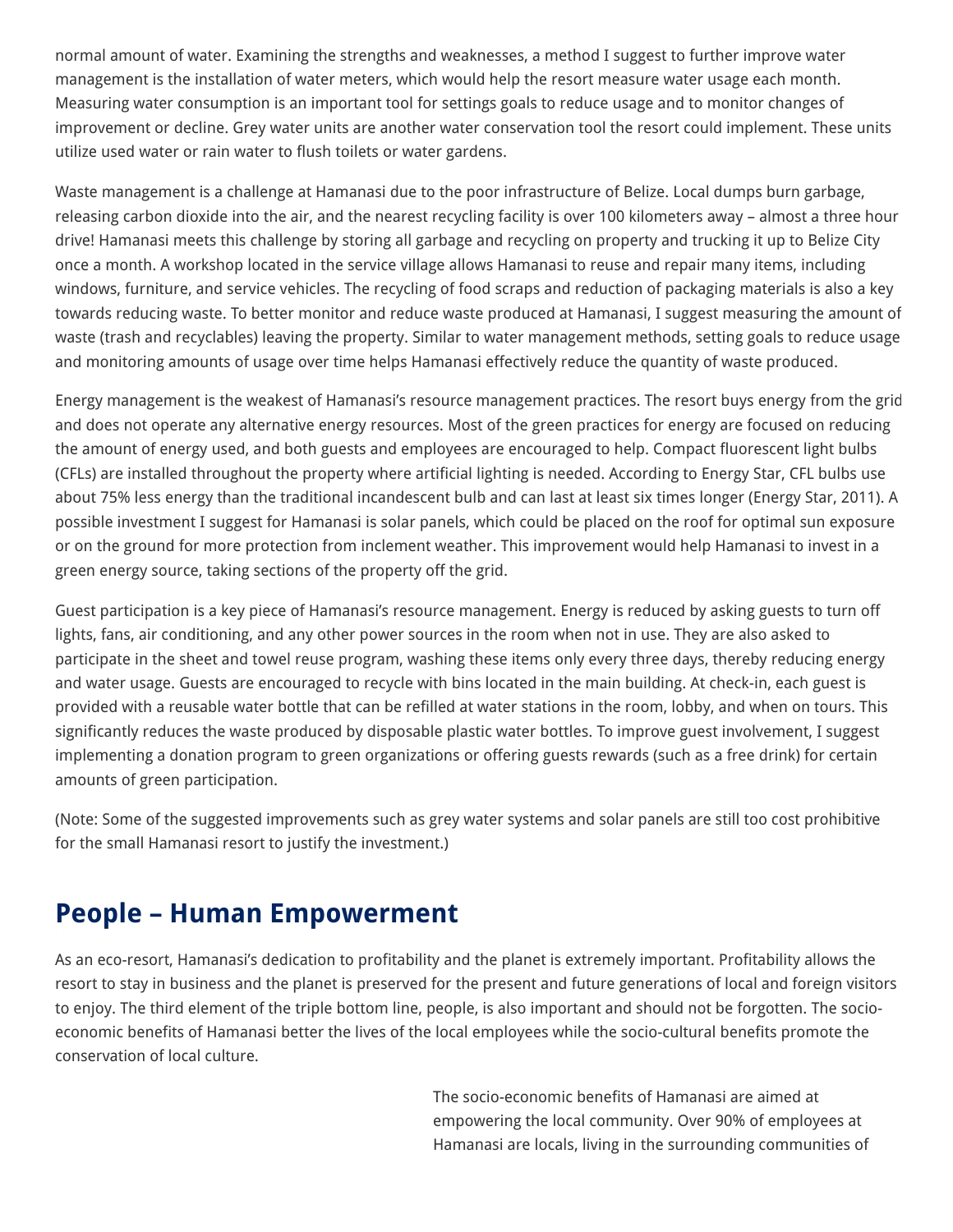

Sunrise drumming lesson on the beach with a local Garifuna drummer. (Photo by Demian Solano)

Hopkins, Sittee River, and Maya Centre. Employees are promoted from within whenever possible and salaries and wages paid to employees are above the industry average. These increases in skills and income have a positive induced effect on the families and villages where the employees live. In addition, in order to promote further education of employees and their families, Hamanasi has established an education fund. Hamanasi employees seeking a college education or the children of employees who need help paying for school tuition, books, or uniforms may apply for financial aid from this fund. Hamanasi believes that an economically strong and well-educated community is good for both the people and the longevity of the resort's success.

The socio-cultural benefits of Hamanasi help promote the native culture and personal well-being of the employees. Once a week, local Garifuna drummers visit the resort with their booming rhythms and lively dances. Not only does this showcase the local culture to guests, it also allows the younger generations to learn about their heritage. The Hamanasi gift shop promotes artistic works tied to the local culture by selling paintings, carvings, and other trinkets fashioned by local artists. The resort's involvement within the community extends to numerous community service activities. They are active in their support for the local humane society, initiation of coconut tree plantings, and periodic village trash cleanup campaigns. With these initiatives, Hamanasi once again demonstrates the importance of all three Ps of the triple bottom line.

### **Green Certification**

While not all eco-resorts seek recognition for their commitment to the triple bottom line, their sustainability efforts can be acknowledged through systems of certification. Numerous organizations set standards for green certification and offer education and marketing advice for the growing number of eco-resorts worldwide. Green Globe is one such organization, providing tourism industry certification programs and marketing support for sustainable tourism. In 2010, Hamanasi became the second eco-resort to become Green Globe certified and today is one of only three resorts in Belize with the certification. Once certified, a periodic audit of the property is conducted by an outside auditor, who ensures the property still complies with green standards and is continuing improvement of green practices (Green Globe, 2011).

The Krauskopfs referred to the Sustainable Tourism Education Plan (STEP) program of Sustainable Travel International (STI) when looking to reframe their sustainable management policy. The goal of STI is to "[promote] responsible travel and ecotourism, [support] sustainable development, and [help] travelers and travel providers protect the cultures and environment they visit" (Sustainable Travel International). Part of my research at Hamanasi included evaluating the policies and procedures already conducted at Hamanasi and then upgrading or creating policies necessary to comply with the STEPs for green certification. Hamanasi had already completed the first self-assessment stage, which consisted of 27 practices the resort needed to implement. My role was to write the intermediate stage which consisted of 60 practices building from the foundation of the original requirements. Helping Hamanasi to write the policies and procedures allowed me to learn further about the green practices implemented at Hamanasi. It also gave me experience writing green policy and procedure as well as exposing me to the standards expected of eco-resorts by green certification programs.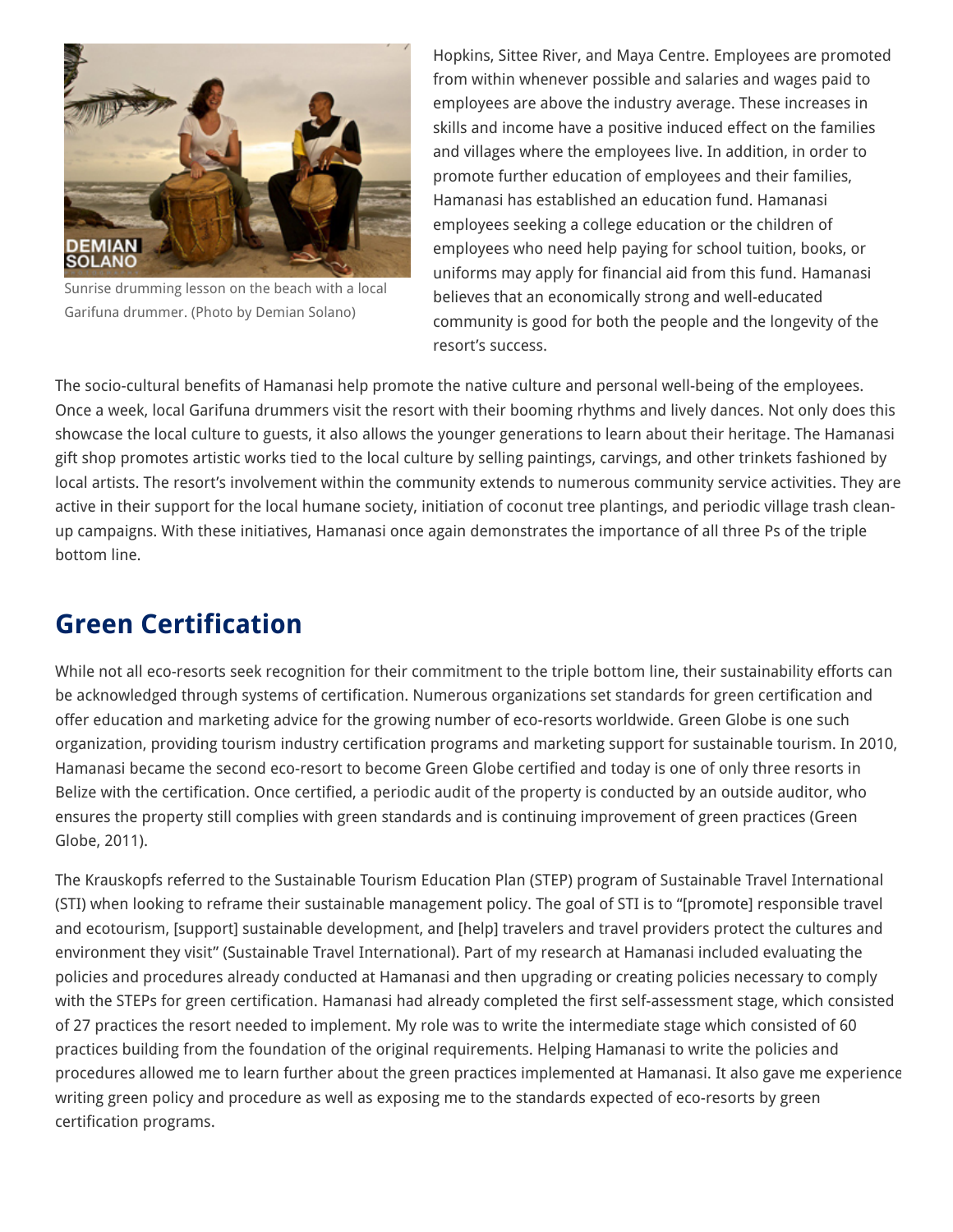### **The Future for the Author and Green Tourism**

The triple bottom line of profit, planet, and people is the main operating principle which makes Hamanasi sustainable. The resort manages to balance all three Ps, allowing them to become one of the most successful eco-resorts in Belize. After eleven years of operation and numerous awards, the Krauskopfs are proud but are still looking towards the future, working to improve the resort at every opportunity. I am also looking towards the future, setting professional goals based on my research findings.

The research I conducted is important to both my professional goals and to my field of study for several reasons. I have an interest in learning about eco-tourism and sustainable practices and how these can be effectively implemented at eco-resorts or other green-minded properties. I want to pursue a career in hospitality while helping to improve and raise the standards of the industry. I believe that in order for the industry to survive and flourish, green practices need to become a mainstay, not only to meet the demands of customers but also for the continued well-being of the environment in which hotels operate. The implementation of green practices is the current trend in the hospitality industry, and I firmly believe that this is a long-term trend. Eco-tourism and sustainability practices are at the forefront of where the hospitality and tourism industry is moving.

The future of the tourism industry is dependent on nature, as visitors seek out natural settings for vacations. Visitors are willing to pay a premium for the beauty afforded by nature. However, if the industry expands without careful planning and consideration, the provision of more accommodations may destroy the very resource for which the guests are visiting. This creates a vicious cycle in which visitors travel to remote locations, the remote locations become overdeveloped, and visitors then travel away to different remote locations. In my future career, my goal is to prevent this cycle by helping locations develop sustainably while also assisting existing properties to become more environmentally sustainable.

I would like to thank the following people for helping to make this experience and research possible: Dr. Georgeann Murphy, Peter Akerman and the Hamel Center for Undergraduate Research; my donors Mr. and Mrs. Noonan, Mr. Carlton W. Allen, and Mr. Dana Hamel; my longtime mentor Professor Udo Schlentrich; my foreign mentors and Hamanasi owners Dana and Dave Krauskopf and Hamanasi's General Manager Andrew Usher; and everyone else who supported and believed in me along the way.

#### **References**

Central Intelligence Agency. (2011). World Fact Book: Belize. CIA. Retrieved from <[https://www.cia.gov/library/publications/the-world-factbook/geos/bh.html>.](https://www.cia.gov/library/publications/the-world-factbook/geos/bh.html%3E)

The Economist. (2009). Triple bottom line: It consists of three Ps: profit, people and planet. The Economist. Retrieved from <[http://www.economist.com/node/14301663>.](http://www.economist.com/node/14301663%3E)

Energy Star. (2011). Light bulbs. Retrieved from [<http://www.energystar.gov>.](http://www.energystar.gov%3E/)

Green Globe. (2011). Green Globe Certification Standards. Retrieved from [<http://greenglobe.com/green-globe](http://greenglobe.com/green-globe-certification-standard%3E)certification-standard>.

Hamanasi. (2011). Hamanasi Adventure and Dive Resort, Belize. Retrieved from [<http://www.hamanasi.com>](http://www.hamanasi.com%3E/).

The International Ecotourism Society. (2011). The International Ecotourism Society. Retrieved from <[http://www.ecotourism.org>](http://www.ecotourism.org%3E/).